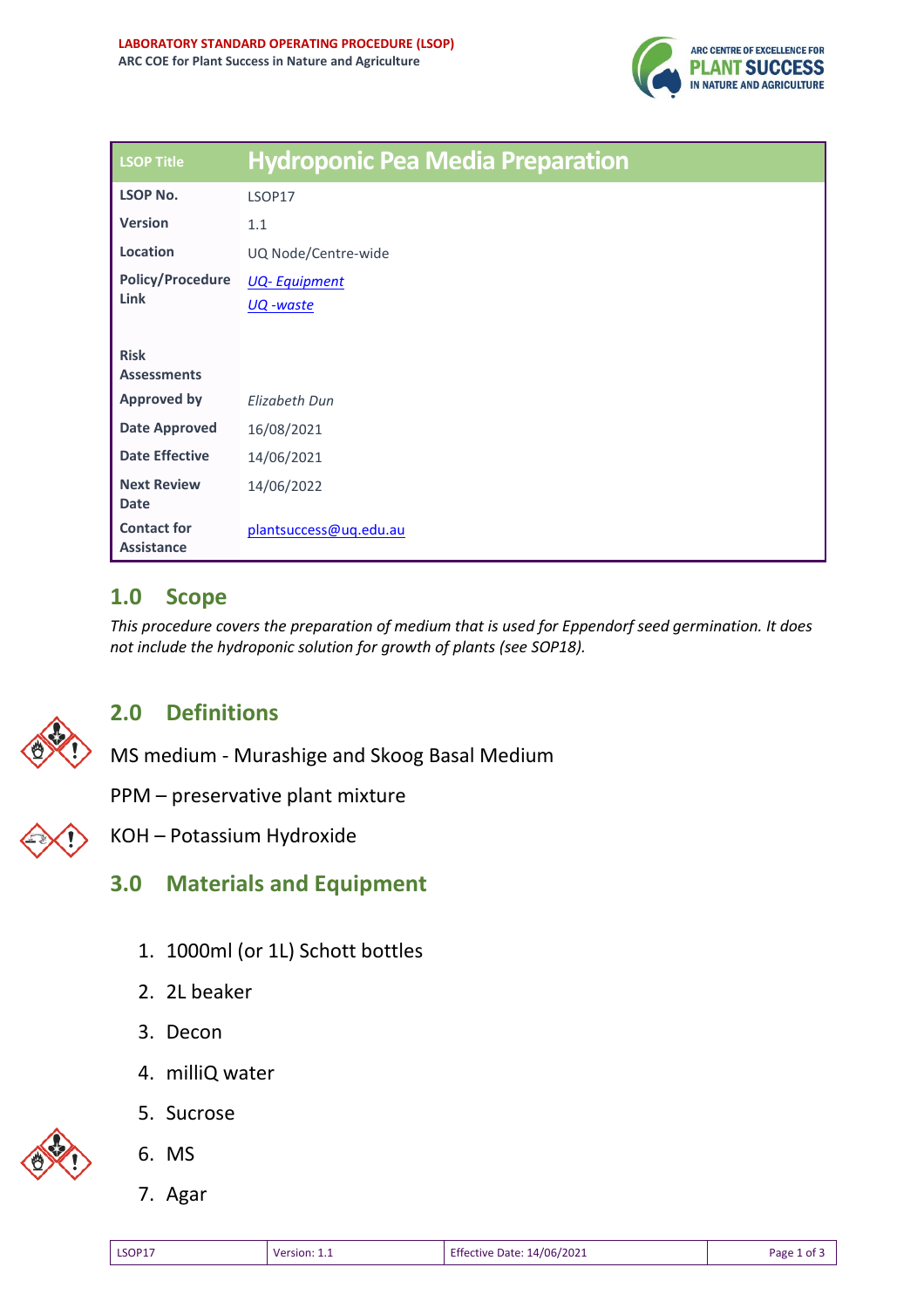8. PPM



- 9. KOH
- 10. pH meter
- 11. Autoclave
- 12. Autoclave tape

## **4.0 Prescribed Actions**

- 1. Wash one 1000mL Schott bottles with Decon, rinse with distilled water.
- 2. Rinse 2L beaker and stirrer with distilled water.
- 3. Add 0.5L milliQ water to beaker.
- 4. Add 2.5g sucrose (0.5%), 1.1g MS (half) and 0.5mL PPM (0.1%) to water and stir.
- 5. Check pH with pH meter. Add 10M KOH to bring pH to 5.8.
- 6. Pour 500mL of media into Schott bottle.
- 7. Add 4.5g agar (0.9%) to each 500mL of media.
- 8. Loosen lids to autoclave. If pouring plates on same day, transfer media to 65°C oven. Otherwise, allow media to set on lab bench, and melt media in microwave on day of pouring.

| LSOP17 | Version: $1.1$ | <b>Effective Date: 14/06/2021</b> | Page 2 of 3 |
|--------|----------------|-----------------------------------|-------------|
|--------|----------------|-----------------------------------|-------------|